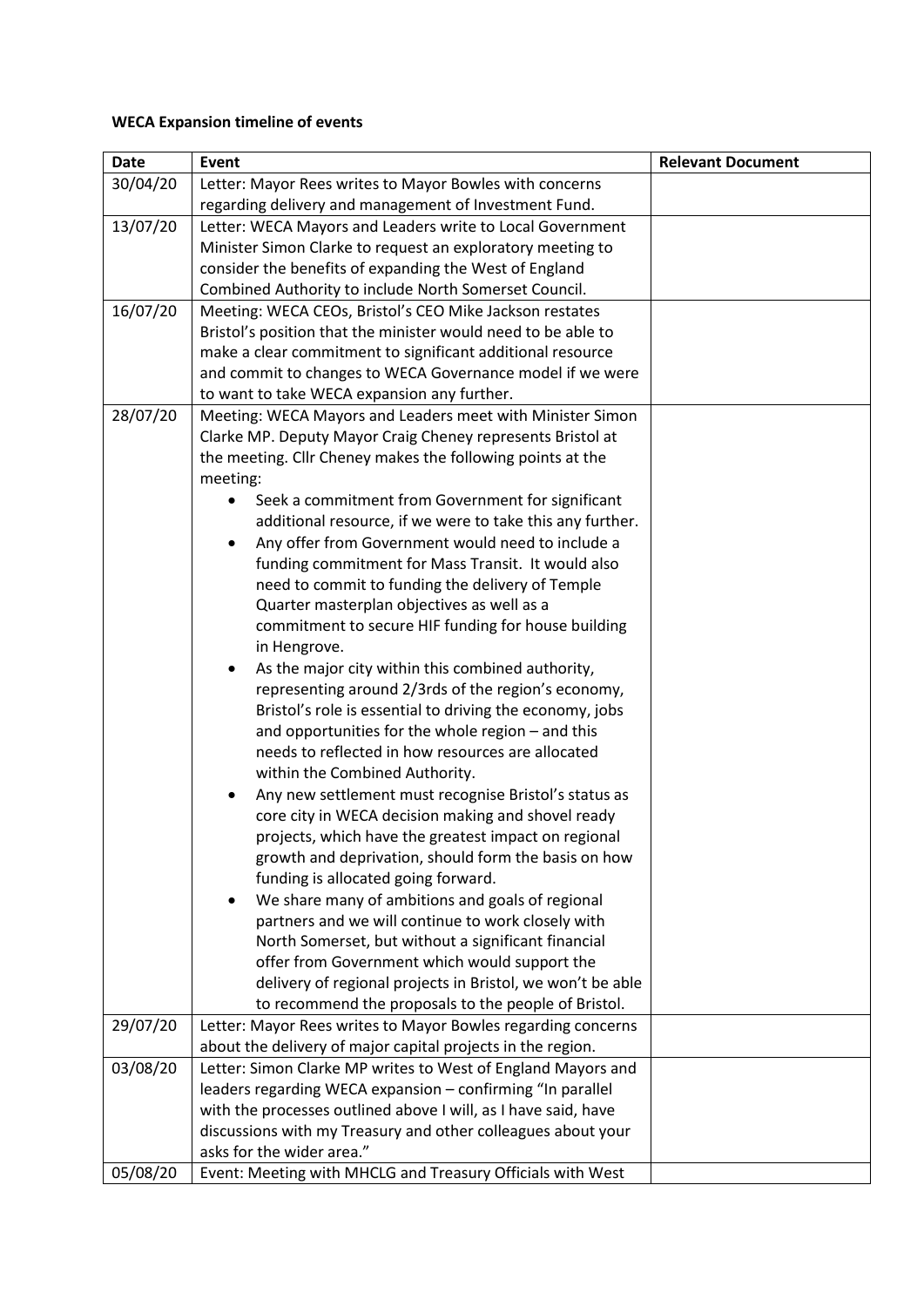|          | of England CEOs to discuss additional investment to enable         |  |
|----------|--------------------------------------------------------------------|--|
|          | WECA expansion confirmed by WECA to take place on 24 <sup>th</sup> |  |
|          | August 2020                                                        |  |
| 11/08/20 | Letter: West of England Mayors and Leaders write to Minister       |  |
|          | Simon Clarke MP confirming that "Your promise, to take these       |  |
|          | opportunities forward with colleagues in HM Treasury to            |  |
|          | ensure we can agree the very best deal possible, is absolutely     |  |
|          | vital for us. We need to be able to clearly demonstrate to our     |  |
|          | populations how this administrative expansion will make a          |  |
|          |                                                                    |  |
|          | practical difference to their lives. We need certainty on the      |  |
|          | level of government investment that will be put into these         |  |
|          | schemes and the benefits they will unlock if we are going to be    |  |
|          | able to convince our populations of the value of such change."     |  |
| 20/08/20 | Event: Meeting between MHCLG & Treasury Officials with West        |  |
|          | of England CEOs on 24 <sup>th</sup> August is cancelled.           |  |
| 24/08/20 | Letter: from Minister Simon Clarke to West of England Mayors       |  |
|          | and Leaders stating:                                               |  |
|          | It would be helpful if to have a clearer understanding of          |  |
|          | the overall level of additional investment you are                 |  |
|          | seeking and further detail of the specific projects you            |  |
|          | referenced in your letter.                                         |  |
|          | Minister no longer agrees that the statutory                       |  |
|          | consultation about the proposed order to affect the                |  |
|          | WECA expansion can only proceed if there is prior                  |  |
|          | agreement on the level of government investment.                   |  |
| 25/08/20 | Letter: Mayor Rees writes to Mayor Bowles regarding key            |  |
|          | regional projects that require new or additional funding from      |  |
|          | the Investment Fund.                                               |  |
| 27/08/20 | Letter: Mayor Bowles replies to Mayor Rees regarding the           |  |
|          | management of investment fund work.                                |  |
| 07/09/20 | Letter: West of England Mayors and Leaders write to Minister       |  |
|          | Simon Clarke seeking a meeting with ministers/officials in HM      |  |
|          | Treasury to discuss the bold ambitions for the region and to       |  |
|          | understand the scale of the Government's appetite for further      |  |
|          | investment. The letter restates the need an understanding of       |  |
|          | the scope of the deal before we engage the public in a             |  |
|          | consultation.                                                      |  |
| 08/09/20 | Event: MP Simon Clarke resigns from government for personal        |  |
|          | reasons. Luke Hall MP appointed as new Local Government            |  |
|          | Minister.                                                          |  |
| 30/09/20 | Event: Government confirms that Plans for further English          |  |
|          | devolution are to be shelved until further notice.                 |  |
| 05/10/20 | Letter: Mayor Rees writes to Mayor Bowles regarding concerns       |  |
|          | about the management of WECA Investment fund and lack of           |  |
|          | deliver of major projects. The letter includes concerns that       |  |
|          | expanding the boundary of WECA to accommodate North                |  |
|          | Somerset would only compound WECAs inability to have the           |  |
|          | needs of the city and its economic opportunity properly            |  |
|          | reflected in strategy and resource allocations.                    |  |
| 14/10/20 | Letter: New Local Government Minister, Luke Hall, writes to        |  |
|          | the West of England Mayors and Leaders regarding WECA              |  |